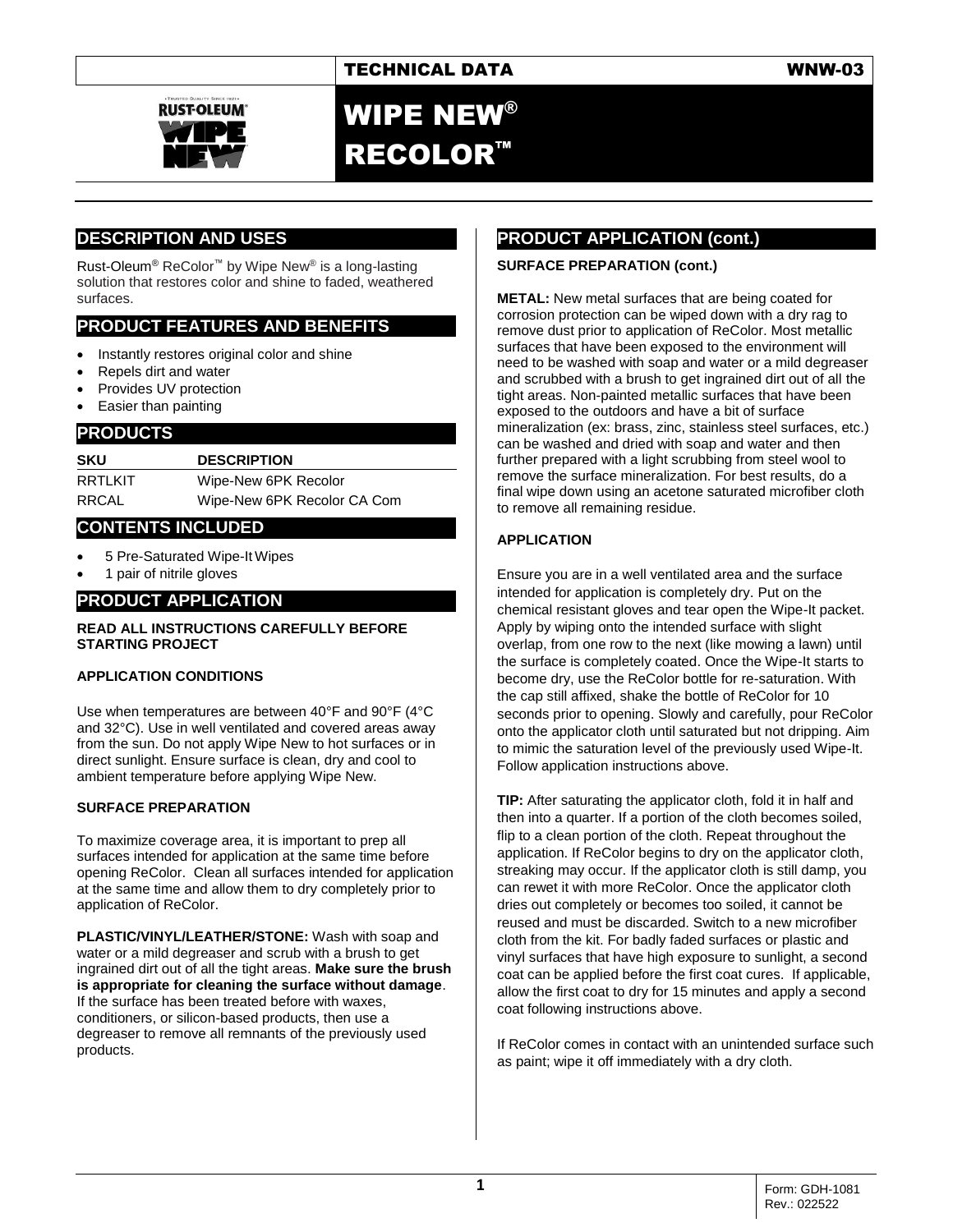

# WIPE NEW® RECOLOR™

## **PRODUCT APPLICATION (cont.)**

#### **APPLICATION (cont.)**

Within an hour of application (while still undergoing initial cure), acetone may be used to remove ReColor from a painted surface, but not from plastic or any nonmetal surface. Because acetone can damage paint, it should be used only after checking with a Certified Paint Professional as to how to best apply or remove product. After ReColor has cured, removing it will require the use of a fine polishing compound or high grit automotive sandpaper.

#### **DRY TIME**

Let ReColor dry for 1 hour in a dry, well-ventilated area before touching the treated surface. Contact with any type of moisture during or within 24 hours of application will result in streaking or spotting. Allow treated surface to cure for 24 hours before exposure to moisture (rain, dew, sprinklers, etc.). Store excess product in a cool, dry place.

#### **COVERAGE**

One Rust-Oleum Wipe New ReColor kit covers up to 100 square feet.

#### **DISPOSAL**

When finished, set the applicator cloth in a location out of the reach of children and allow it to dry completely prior to discarding (a few hours).